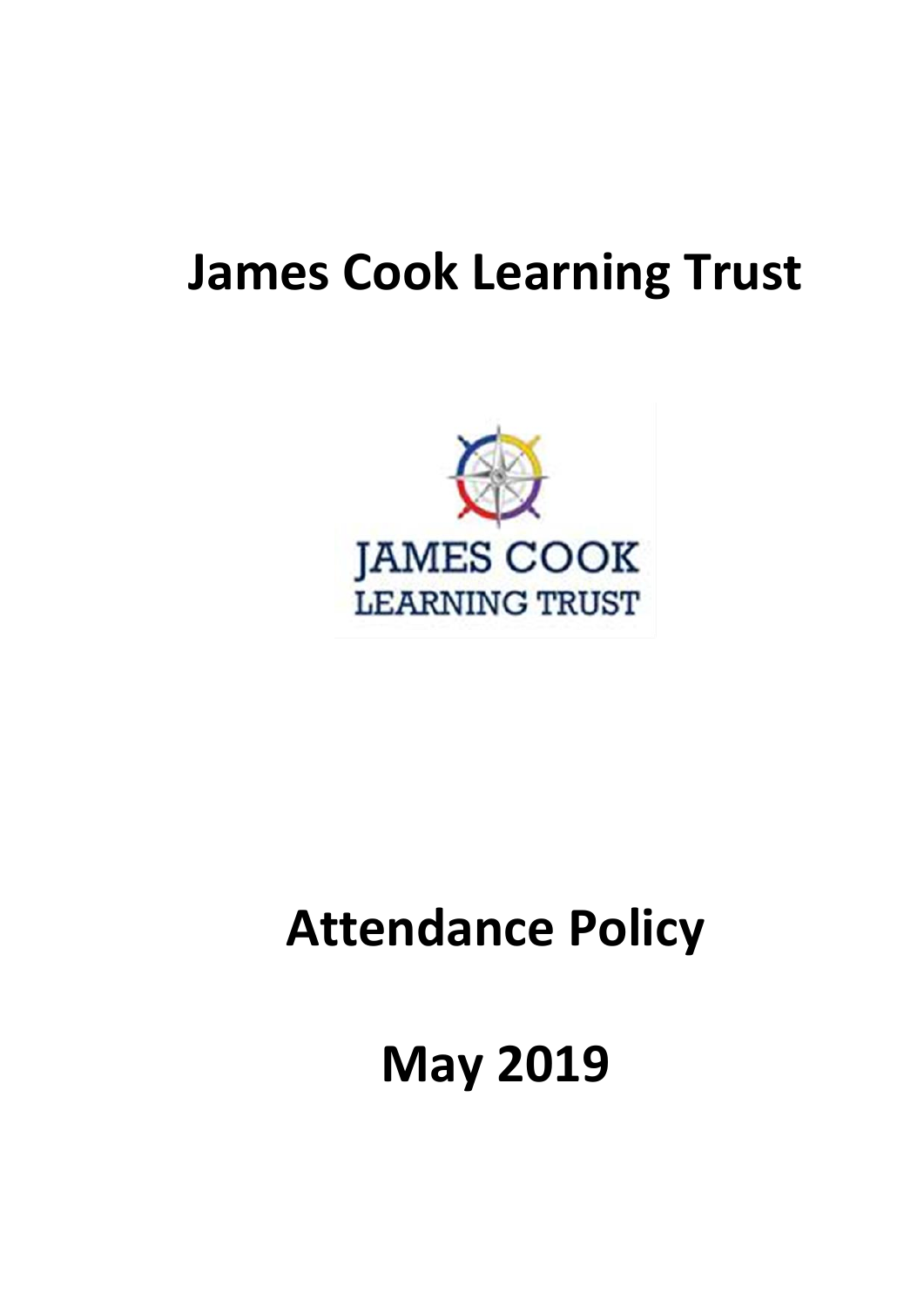James Cook Learning Trust

#### **ATTENDANCE POLICY**

#### **STATEMENT OF INTENT**

At the James Cook Learning Trust we believe that regular school attendance cannot be overestimated. Regular attendance is vital to a good education. Securing it must therefore be a high priority of the school, governors, parents and pupils themselves. By failing to attend school regularly, pupils lessen the impact of the education provided for them. Pupil absence may seriously disrupt the continuity of teaching and learning for themselves and others.

The aim of the school is to facilitate our pupils' regular and sustained attendance by providing a full and efficient educational experience for all pupils.

Parents have a vital role to play and there is a strong emphasis on maintaining home-school links and good communication systems that can be utilised whenever there is concern about attendance.

#### **SCHOOL ATTENDENCE – THE STATUTORY FRAMEWORK**

All pupils of statutory school age who are registered at a school must attend regularly, in line with the relevant legislation (Education (Pupil Registration) (England) Regulations2013). Any absence from school can have a detrimental effect on a child's future progress and continuity of learning. Regular absence for such reasons as holidays taken in term time can have a significant impact on achievement.

#### **REGISTRATION**

There is a legal requirement upon schools to keep an attendance register on which, at the beginning of each morning and afternoon session, pupils are marked present or absent. The Education Regulations 1991 introduced a further requirement that attendance registers must show whether an absence of a pupil of compulsory school age is authorised or unauthorised. This is shown on our computer records.

Staff, pupils and parents should see the taking of the register as an integral part of the day, as was indeed intended in law. Particular attention should be paid to accurate registration and to the preservation and security of registers.

Monitoring and encouraging attendance is an integral part of the each schools Head Teacher's role. The Head Teacher has the primary responsibility for monitoring the attendance of pupils in the classes and for contacting home with concerns about attendance and punctuality also ensuring notes explaining absences are collected and maintain an accurate register of attendance. At James Cook Learning Trust each Head Teacher has overall responsibility for managing attendance at their school; however this is delegated to the School Attendance Officer, employed Education Welfare Officer (if relevant) and class teachers. All of whom have their part to play in being responsible for ensuring attendance is a key priority in their day to day work.

In accordance with current legislation, each class in the School has an electronic attendance register. It is each school's policy that registers be completed by the times as set by their individual school policy. When they will be saved and closed so that the Administration Team and Attendance Officer can access them.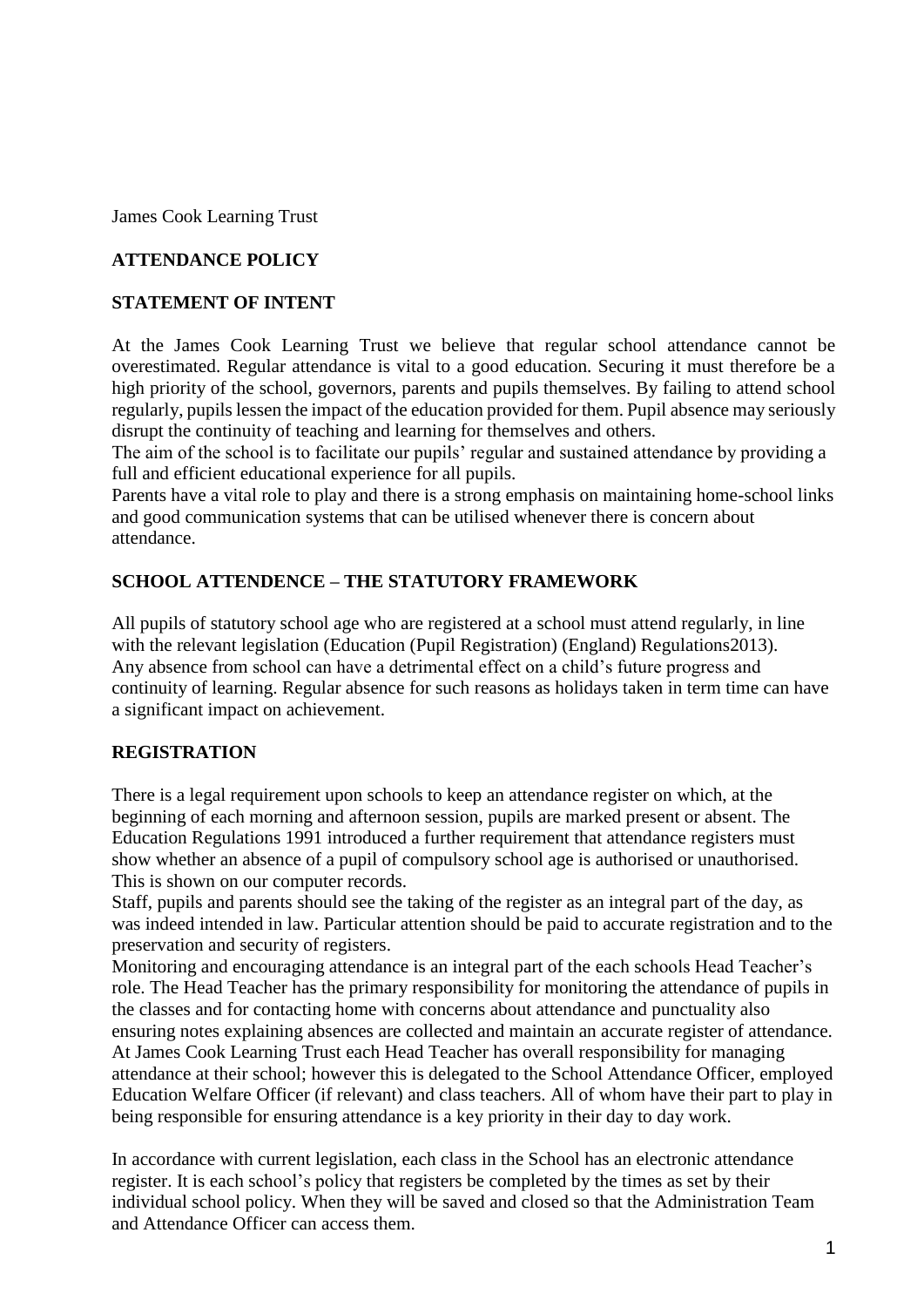It is our policy to record a late mark (L) for children who arrive at school after class registration has taken place.

Children who arrive at school after 9am or 1pm will have a late after registration mark recorded (U).

#### ABSENCE

It is the parent's responsibility to inform school of the reason for a child's absence. We would like to receive notification as soon as the child is absent from school. We ask that the parent telephones the school office before 9.00 am each morning their child is absent to discuss the reason for the absence. We need to receive information when the child returns to school, in the form of a note and any medical evidence such as prescription, appointment card etc. It is a fact that parentally-condoned unjustified absence is a serious problem in some schools. This can be every bit as damaging as the more traditional forms of truancy.

Only the Head Teacher of the School, within the context of the law, can approve absence, not parents. The fact that a parent has offered a note or other notification in relation to a particular absence does not, of itself, oblige the school to accept it if the school does not accept the explanation offered as a valid reason for absence. If, after further investigation doubt remains about the explanation offered – or where no explanation is forthcoming at all, the absence must be treated as unauthorised. Where parentally-condoned unjustified absence appears to be a problem in relation to a particular pupil, school will involve the School's Attendance Officer and employed Education Welfare Officer at an early opportunity.

An excessive amount of authorised absence can also seriously disrupt continuity of learning and encourage disaffection. We must alert to emerging patterns of authorised absence. We may authorise absence retrospectively where we are satisfied as to the explanation offered. Absences of pupils of compulsory school age without valid reason or for which no explanation has been provided will be treated as unauthorised and attendance procedures will be followed. Section 444 of the Education Act 1992 provides that no offence is committed where a pupil of compulsory school age is prevented from attending school by reason of illness. If school is satisfied that a pupil is absent as a result of illness the absence will be treated as authorised. Where we have reason to doubt the validity of an explanation offered in respect of a particular absence, further information will be requested by the School's Attendance Officer or the employed Education Welfare Officer, from the child's parents. If the school continues to be dissatisfied then the absence will be treated as unauthorised.

Where there is doubt about the authenticity of absence attributed to illness, the School's Education Welfare Officer may attempt to refer the matter to a doctor working in the School Health Service to arrange a special medical, or to make contact with the pupil's GP. If a pupil is absent for a prolonged period or the School notices a pattern emerging, early contact will be made with the Local Authority Education Welfare Service and/or School Health Service. We will not authorise leave of absence for the purpose of a family holiday apart from in the most **exceptional of circumstances.** Any leave of absence request that is declined by the Head Teacher may result in the school Attendance Officer issuing a warning letter and subsequent unauthorised absence may result in a referral to the Local Authority for the issue of a Penalty Notice.

Leave of absence during term time is at the Head Teacher's discretion and should not be considered a parental right.

Decisions made in relation to leave of absence, whether granted or not, will be applied equitably and consistently.

### **REPORTING ABSENCE**

Once we receive a reason for an absence, we may authorise that absence by inserting the correct symbol on the computer records.

Reporting reasons for absence by telephone, verbally to a member of the Reception Team/Attendance officer or a note are all acceptable. We expect parents will contact the school and report the reason for absence on the first day of the absence and subsequent days before 9am.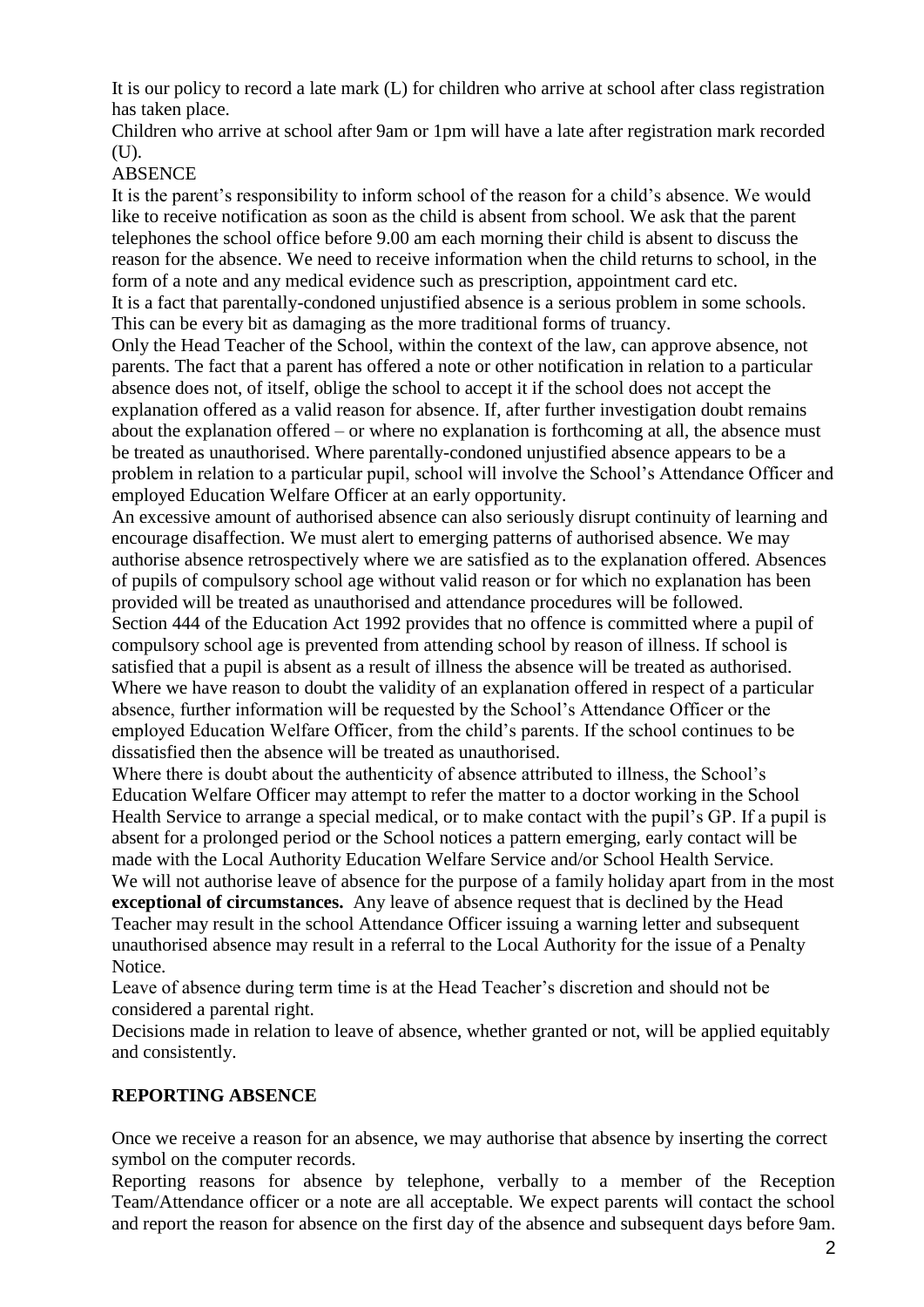James Cook Learning Trust operates a first day calling system. If we have not received a reason for absence by 9.30 am on the first day of absence a member of the Attendance Team will contact the home contact number to try and ascertain the reason for absence. If the absence continues to the second day then all contact information will be used to attempt to discuss the absence with the parent. If however the absence continues these will be followed up by the School's Attendance Officer and / or paid Education Welfare Officer. Where concerns continue and/or a pupil has had 10 consecutive days or more of unauthorised absence from school and no contact is made, a referral will be made to the Local Authority Education Welfare Service under Children Missing Education/attendance procedures. Where it is suspected that a pupil may be at risk of Female Genital Mutilation (FGM), sexual exploitation, radicalisation, or is a runaway or young carer safeguarding procedures will be followed.

Local Authority attendance procedures will be followed in relation to school transfers, exclusions and pupils' who are duel registered and attending alternative educational provision.

The Attendance Team will keep all notes and notes of telephone messages and any verbal explanations. These will all be dated.

Where a pupil is present for registration but then has to attend an appointment, the School need take no action beyond the staff in school recording the fact in the Signing out Book for the purpose of emergency evacuation. The pupil although registered is not physically present. Similarly the School must note the presence of a pupil (again for emergency evacuation) who was not there when the register was being taken but returns later from an appointment.

## **LEAVE OF ABSENCE IN TERM TIME INCLUDING FAMILY HOLIDAY**

The Pupil Registration Regulations 2013 state that Head Teachers may not grant any leave of absence unless there are **exceptional circumstances.** The legislation makes it clear that parents do not have an automatic right to take their child out of school for holidays in term time. Parents are strongly urged to avoid making requests for leave of absence for the purpose of a family holiday during term time due to the disruption and impact of the missed education on the child.

If parents wish to take their child out of school in term time, then they should complete a Leave of Absence form and must state in full their reasons for the absence, why they feel it is essential that it takes place during term time and if appropriate accompanied by evidence. An example of evidence in the case of a family holiday being a signed letter from an employer on letter headed paper, which states the reason why the applicant is unable to take a Leave of Absence for a family holiday during school holiday. The evidence will be taken into consideration when a decision is made. However, applicants must be aware that the submission of evidence does not automatically guarantee that the absence will be authorised or that penalty notice procedures will not be followed.

The leave of Absence form can be obtained from the main office of each school. It should be completed and returned to the office at least four school weeks prior to the leave been taken and marked for the attention of the Head Teacher for individual consideration. The Head Teacher will inform the parent of their decision.

At James Cook Learning Trust, exceptional circumstances have been determined as:

• Any exceptional circumstance arising, at the Head Teacher's discretion.

Parents have been made aware that the Local Authority will decide to issue penalty notice fines to parents. Currently the amounts are £60 per child for each parent where the fine is paid within 21 days, and £120 per child for each parent where the fine is paid between the 21st day and the 28th day. Parents should be aware that this means a family of 2 parents and 2 children will be fined £240 if the fine is paid within 21 days or £480 if the fine is paid from 21-28 days. For families with 3 children, these amounts would be £360/£720.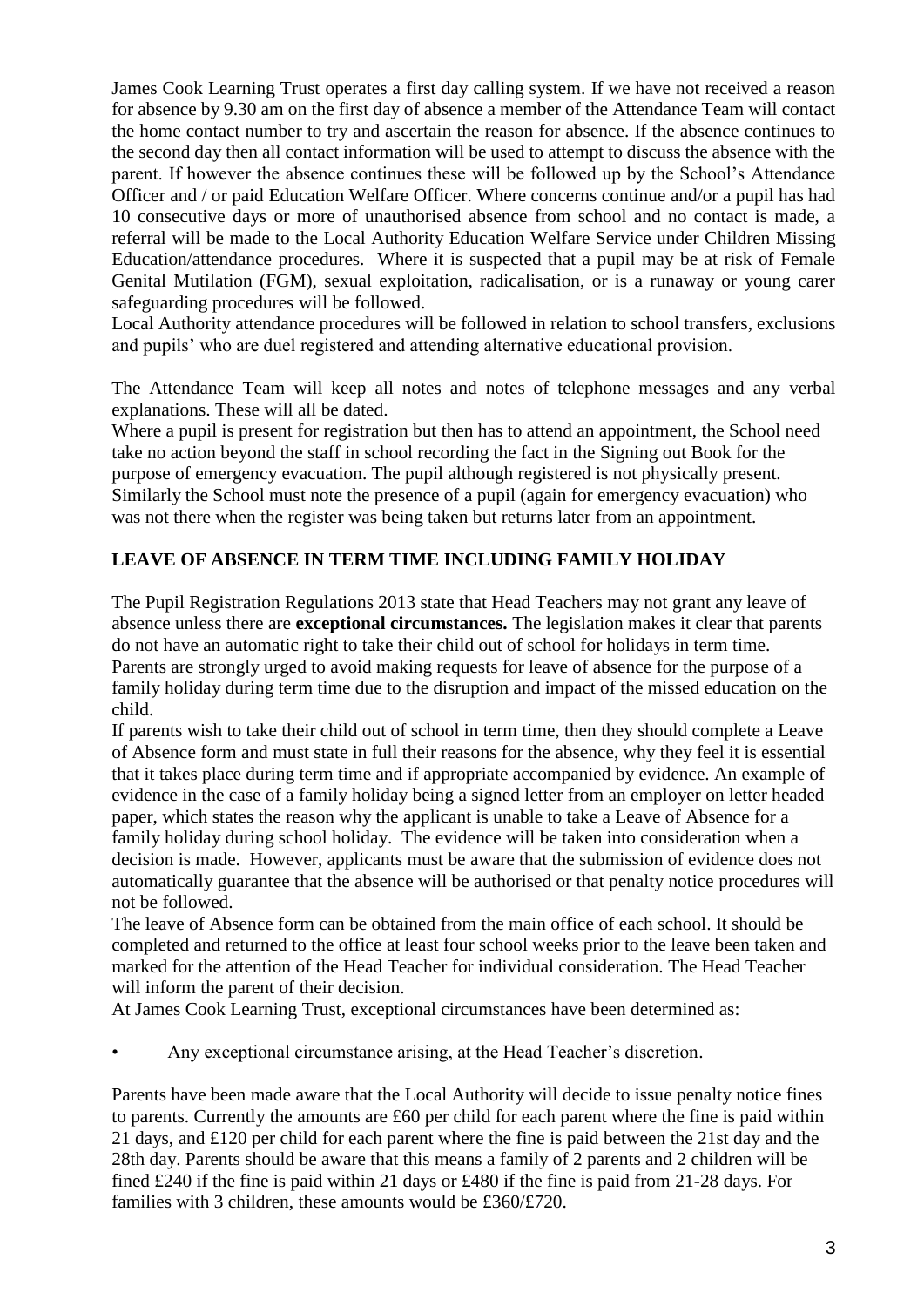If the penalty notice is not paid in full by the end of the  $28<sup>th</sup>$  day period, then the Local Authority will either prosecute for the offence to which the notice applies or withdraw the notice. Late submissions of leave of absence forms and/or leave of absence taken without schools prior knowledge and permission may also be subject to penalty notice procedures.

Pupils who have 20 consecutive school days of unauthorised absence may be at risk of losing their school place.

# **CATEGORISING ABSENCE**

Our policy in general with the categories of absence cannot cover every eventuality. It will be necessary on occasion to exercise reasonable discretion when investigating some absences. Some Key Points:

- Registered pupils of compulsory school age are required by law to be in school.
- Whilst it is right that schools and Academies should recognise that individual pupils and families have problems the aim should always be to expect regular attendance.
- Lateness should be actively discouraged.
- Where a pupil is absent without prior authorisation an explanation is required. If one is not forthcoming (for whatever reason) it must be treated as unauthorised and the register recorded accordingly.
- Schools are not obliged to accept parental notes where there is reason to doubt the validity of the explanation offered.
- Explanations such as minding the house, birthdays, looking after other children, or shopping trips within school hours will not normally be acceptable reasons for absence.
- Even when an absence is authorised, schools should be alerted to emerging patterns of absence which may seriously disrupt continuity of learning.
- In promoting regular attendance, schools should work closely with appropriate education department staff.

# **PUNCTUALITY**

It is James Cook Learning Trust's policy to actively discourage late arrival. A pupil arriving late may seriously disrupt not only his or her continuity of learning but also that of others. In recognition of local circumstances (such as bad weather), we may keep registers open for a reasonable period.

For registration to mean anything at all, a firm line must be taken on late arrivals. To do otherwise undermines the whole purpose of registration and may serve to encourage other pupils to arrive late. Particular attention will be paid to emerging patterns of late arrival.

Where a pupil does arrive late and misses registration, his or her presence on site will still need to be noted. Anyone arriving late must report to the office. Office staff and the Attendance Team will be there to challenge the lateness. Office staff will amend the child's presence on the electronic register and in the late book.

In responding to lateness, we will of course need to take account of the individual circumstances of each case. In some instances enquires may reveal that the late arrival stems from difficulties at home or other genuinely unavoidable circumstances. The School's Attendance Officer/paid Education Welfare Officer may need to seek an early meeting with parents of pupils who persistently fail to arrive on time without valid reason whilst keeping the Head Teacher informed. If the parents do not have any valid reason for the child's persistent lateness the School's Attendance Officer/paid Education Welfare Officer will consult with the Local Authority.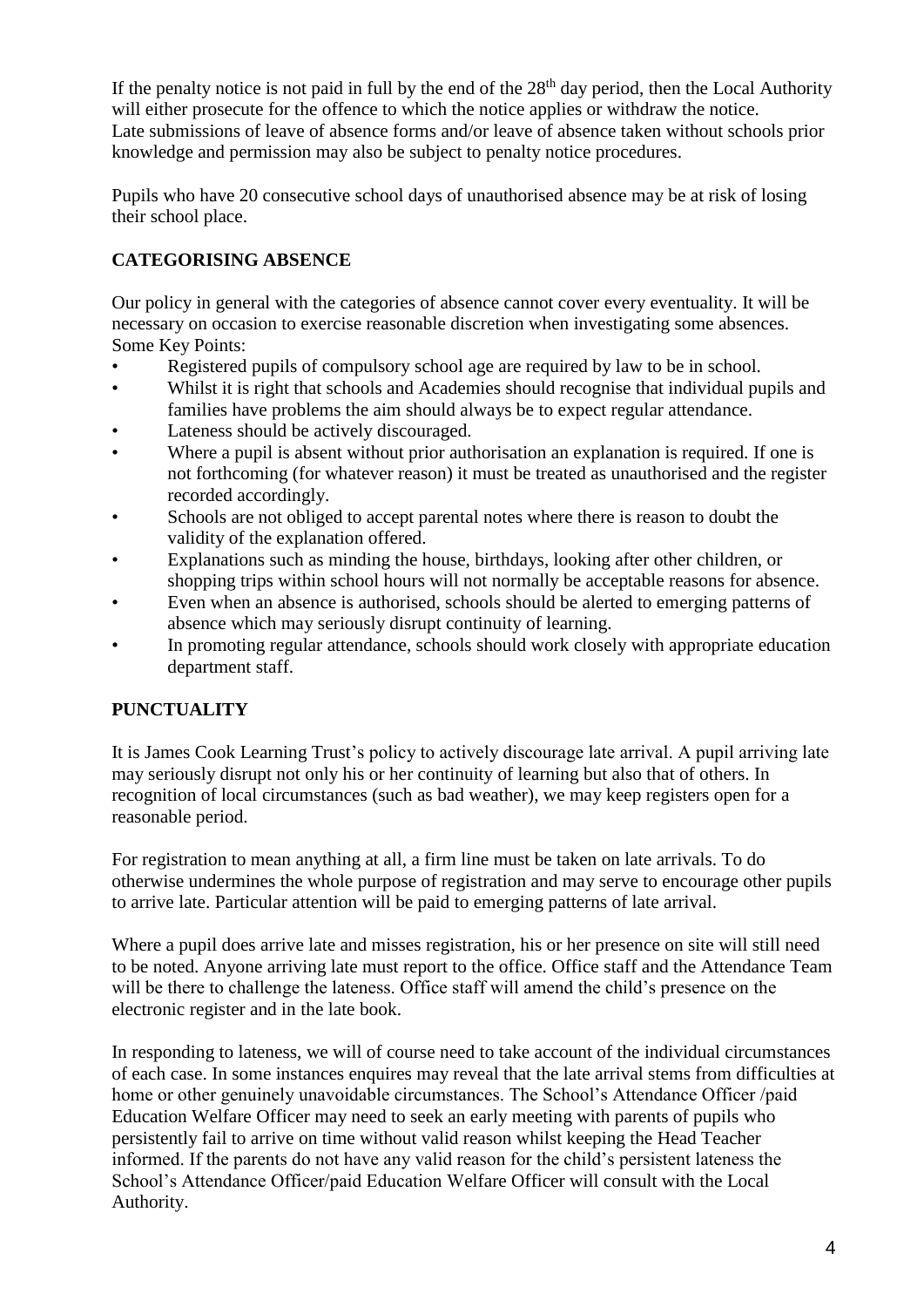## **ROLE OF THE ATTENDANCE OFFICER/ PAID EDUCATION WELFARE OFFICER**

The role of our designated Attendance Officer/ paid Education Welfare Officer is to:

- Liaise, where appropriate, between home and school.
- Investigate irregular attendance or lateness which may rise to concerns that a child may be at risk.
- Complete a regular register check.
- Provide advice and support to parents through the initiation of attendance procedures.
- Work with children who are experiencing problems with attendance and/or punctuality, especially those who are preparing to transfer to secondary school.
- Assist school in setting attendance targets.
- Follow Local Authority attendance procedures through to prosecution and possible court action.

# **REFERRAL TO THE LOCAL AUTHORITY EDUCATION WELFARE SERVICE**

Referral to the Local Authority Education Welfare Service will be made in the following circumstances:

- The absence is unauthorised, regular and/or repeated and therefore affecting the child's education.
- The intervention by the School has failed to secure a pupil's regular attendance.
- The intervention by the School has failed to secure a pupil's punctual attendance.

Referrals can only be made after discussion with the Head or Deputy Head Teacher. A referral form will be completed for each pupil and given to the Local Authority Education Welfare Service.

When making a referral to the Local Authority, the following information may be included:

- Action taken to date by the school.
- Parents/Pupils' attitudes towards the School and the School's intervention.
- Parental reasons for non-attendance.
- Action taken by the School to resolve any identified problems.
- Information regarding any special educational needs the pupils may have, academic attainments and support being provided by the school.
- Information regarding potential aggression from the parents.

## **ATTENDANCE PROCEDURES**

Intervention at School Level

Stage 1 – Monitor

This section describes the role of school in relation to improving attendance. Pupil's attendance is monitored on a weekly basis, by the School's Attendance Officer and paid Education Welfare **Officer**